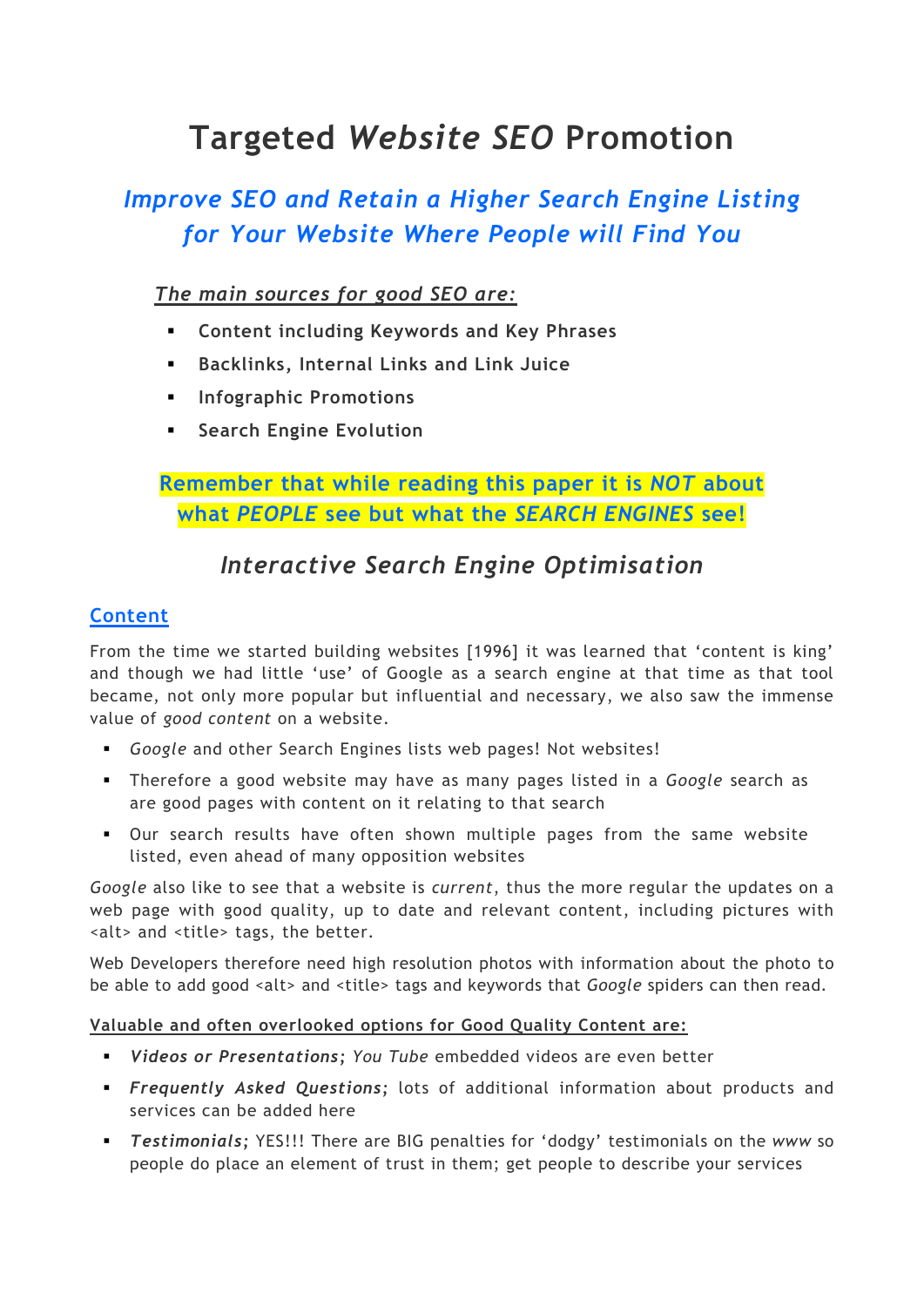#### Backlinks

Link juice is the term used in the SEO world to refer to the value or equity passed from one web page or website to another. This value is passed through hyperlinks [or links to or from other websites].

Search engines see links as votes by other websites that your page is valuable and worth promoting.

#### Less is More with Links

The '100 links per page' guideline may still be a good one, but it is not set in stone. There is no specific number of links that can be used as a rule, often it depends on the page and relevant information.

For example we do not like to put too many, if any, distracting links on the contact page when people are at the point of filling in a form or getting contact information from that page.

Nevertheless, you should try to have the fewest number of links that provides a good user experience – but usability always comes first.

Every link you remove increases the juice passed by the remaining links ever so slightly, and in quantities it adds up to meaningful improvements, therefore a balanced number per page is best, we like to average 12 to 30.

#### Our Use of Backlinks

The AML-AM [Australia My Land Associate Marketplace] programme continues to show in testing and in results that the Ads used and various links added to our clients sites have given those sites better opportunity of listing higher in Google searches.

This involves adding an Infographic [see below] involving a Picture and Text Promotion on clients sites as well as on our own highly listed project sites [eg. Australia My Land / About Over 50s etc. - see a full list in Appendix A]

We generally have three options that we use and offer our clients:

- **Backlinks used between our own clients; relevant by subject and/or locality**
- **Promotional Backlinks for short periods as a kick off for a new website on one of** our project websites, usually for 6 months on the home page of Australia My Land
- Paid Infographic Promotions on one of the primary pages of our Project websites; includes more Promotions on other pages as are relevant and available

Added to these options we still provide an AML-AM Profile for your business and some of our clients who have added good quality content to their AML-AM Profiles have had these pages show up in Google listings as well; so they WORK!!!

Another way in which these Infographic Promotions have been seen to work is when those websites show up in searches for keywords relevant to a clients' website because of the content of the Promotion themselves. Remember it is all about LINK JUICE!!!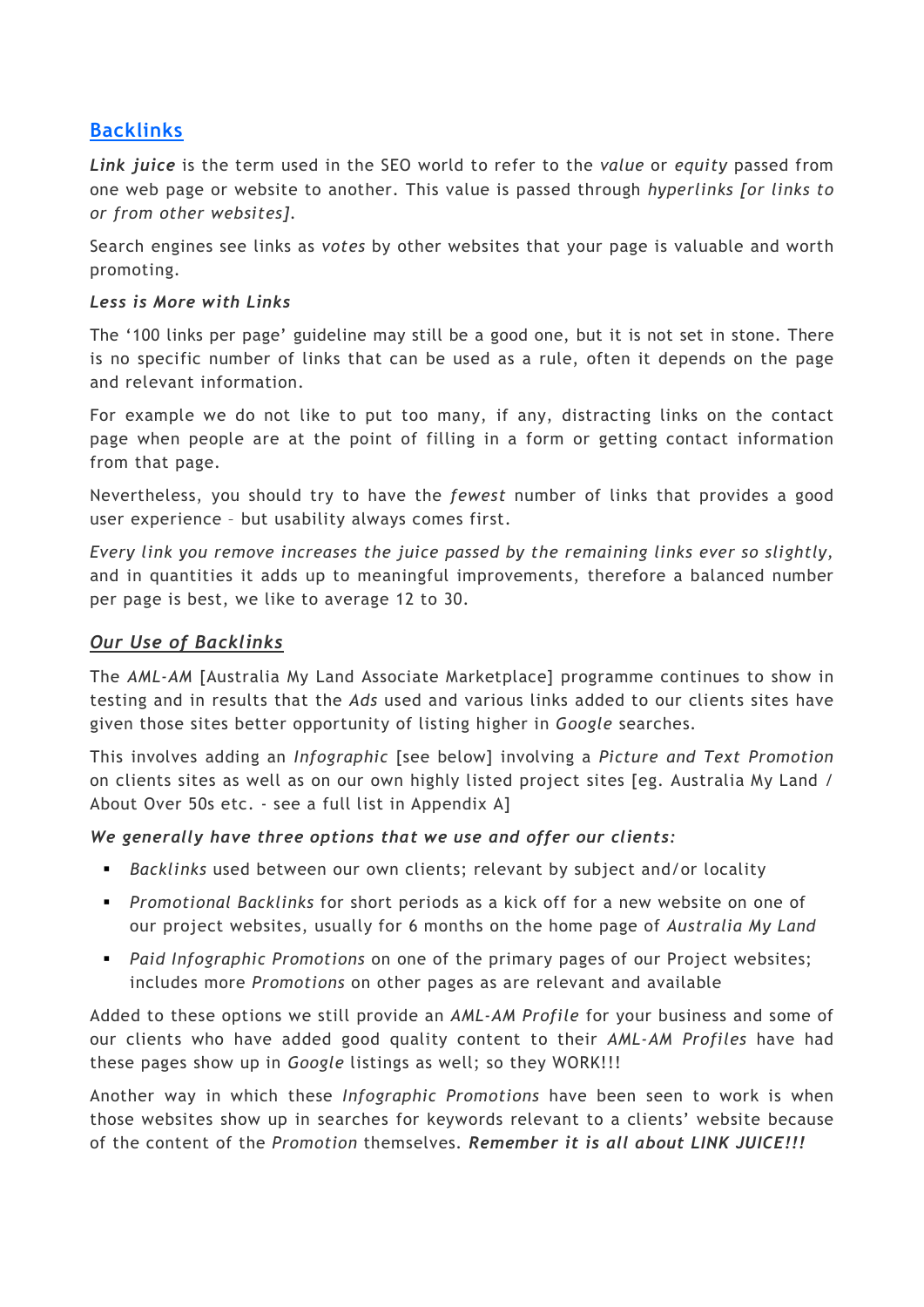#### Infographics (Picture and Text Promotions)

Infographics are graphic visual representations of information, data or knowledge intended to present information quickly and clearly.

They can be a picture, artwork, image, chart or diagram

The earliest 'infographics' were of course cave drawings and hieroglyphics.

#### The three parts of quality infographics are:-

- the visual; colors and graphics
- the content; readable text or implied information
- the knowledge; the comprehension of the message

#### Our use of Infographics

#### Our Picture and Text Infographic Promotions have always consisted of:-

- Graphic with <alt> and <title> tags involving Keywords content and a link
- Text with <title> tag involving Keywords content and a link
- Hyperlinks (in Graphic and Text) with <title> tags

#### Search Engine Evolution

Search Engines like Google in general change their algorithms up to 50 times a year. This means that websites need to be updated to keep up with, or in line with, these changes.

If Google do not see these updates happening on a website it reduces its relevancy to the search meaning that the website drops back in the list of web pages making it harder to find.

This is in addition to the changes in background code itself which search engines also look for and track closely in evaluating a website.

Good Search Engine Optimisation Should NOT Cost a Fortune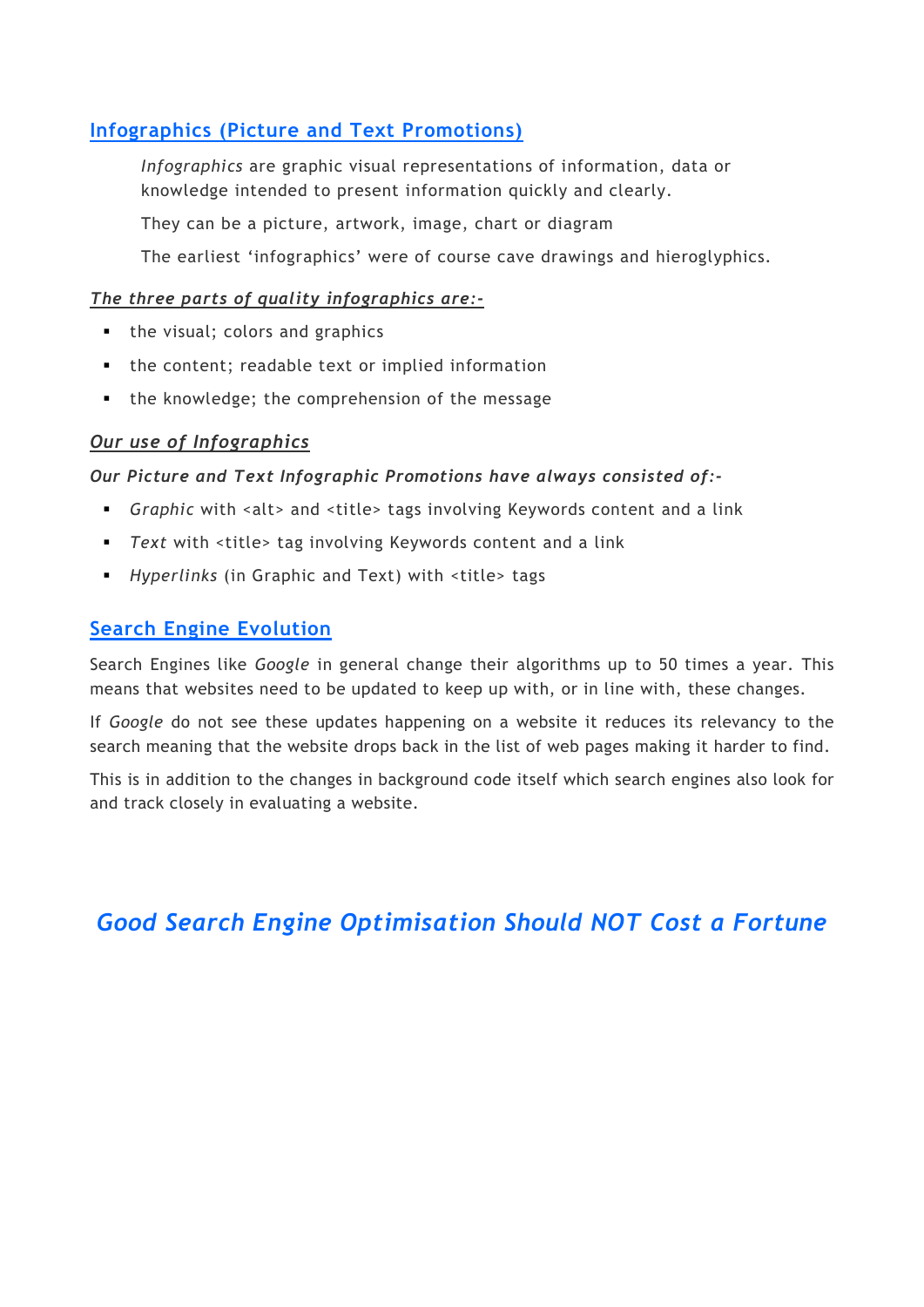#### Conclusion: where to from here?

It is important for businesses to check their websites for detail and code upgrades on a regular basis, even if new content is added to the site.

Google see these changes and thus see the website as 'current' and these sites are constantly, depending on what the competition are also spending, listed highly in Google.

When a website has not had any work done to it for a number of months or even years then it can be seen slipping onto pages 2 or beyond. This does not render a website 'useless' but, depending on the other website pages listed, now often including to our annoyance Gumtree Ads etc, it does create a greater level of opposition before people do find it.

Find out who finds you via your website through an organic search, who visited your website to get contact details or simply to find out more about you.

#### Do not underestimate what your website is doing for you!

#### Market Research

- Ask people how they found you; was it via the website
- Did they see the website in their searches
- What did they think of the website; was it easy to follow

#### The Benefits of Targeting the Local Market with your Website

- Reach More of the Local Customers
- **Increase sales to customers in your area**
- You Business needs to be known in your local area
- Compete with other organizations who do have a website

Do NOT be fooled, your opposition, local and foreign, are likely already reaching the people in your area with their websites and social media.

Websites are NOT just about the national or international market; it is also about telling the 'locals' about your products and services and getting them inside your door to buy your goods!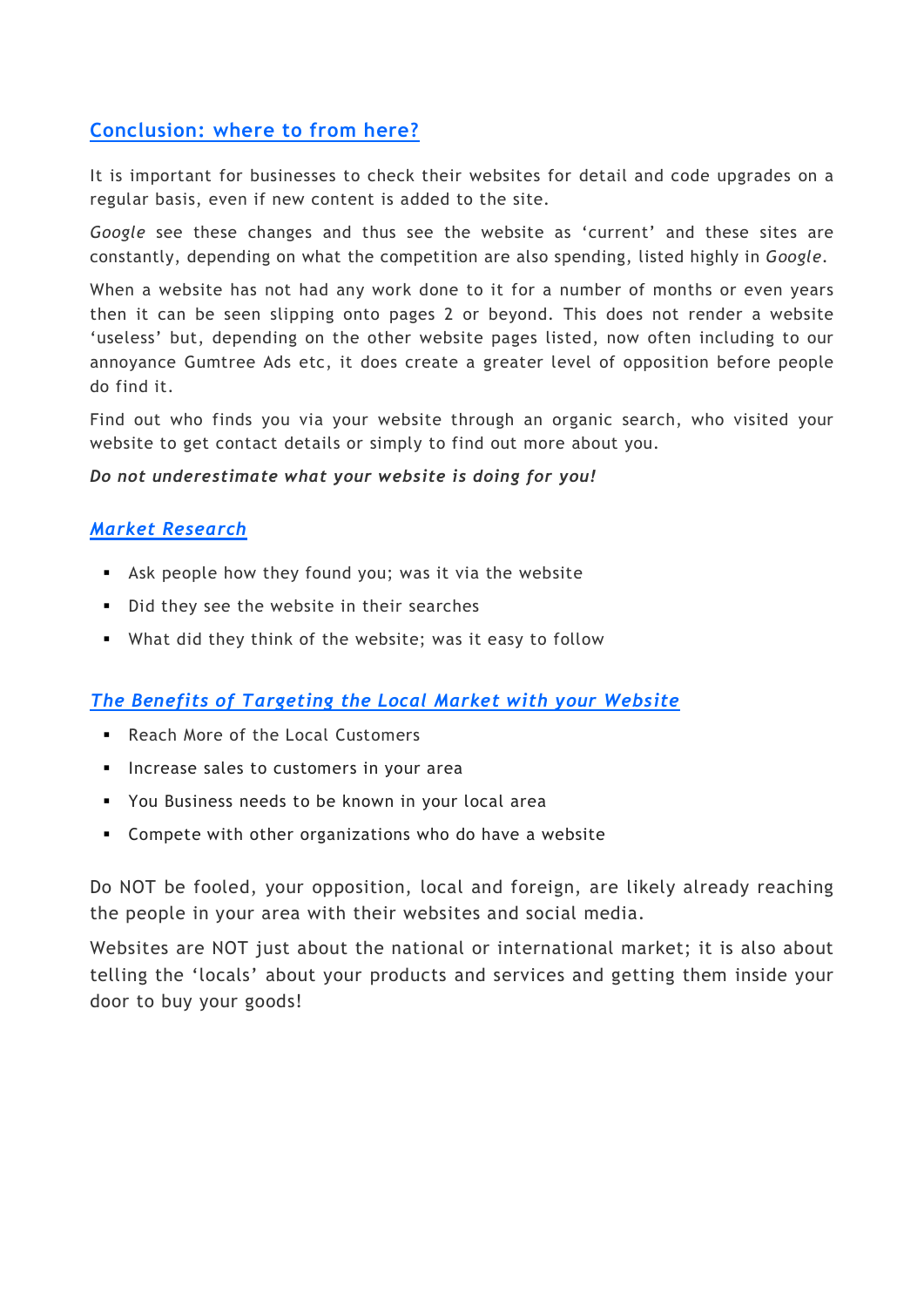### What we recommend going forward

- A monthly budget to allow your developer to work on your website on a regular basis; even allowing them to monitor search engine and stats results, using Google Webmaster and Google Analytics to monitor your website as well as adding extras like XML Sitemaps to your website
- Adding video to your website; send your developer good quality photos and SHORT video clips and they may be able to put together a You Tube Channel for your business. 10 – 15 second video clips and 12 to 20 good photos are all that is needed for them to produce a 2  $\frac{1}{2}$  to 3 minute 'video' which appears to be the most attractive length that people will watch
- **Budget for an AML Infographic Promotions Campaign; the AML target marketing** packages start from \$325 PA – please see Appendix B for all options
- **Utilizing Social Media;** Clients who are themselves active on Facebook, Twitter etc find their websites attracting better than average Google listing. Facebook should never be seen to replace your static and stable website – it is too singular in concept with too many 'moving parts' for people to easily see what they need to know about you and your business. The social media should be a 'support act' only to your website
- **Social Content:** Also note that the more *information* you add with a photo you upload to Facebook the more Google can utilize that content when evaluating your business website; we sadly see that most photos uploaded by our clients to their Facebook profile has no or very little [read 'not enough'] textual content accompanying the photo meaning not only does the visitor wonder what it is there for or what it is but Google have "no idea" of what it is because their robots cannot 'see' the images

#### Lyle A Stacpoole [BA/DipM]: Stacpoole Music and Internet

www.stacpooleinternet.com

www.stacpoolemusic.com.au

Robert J Wilson: Aboutime Web Communications and SEO

www.aboutseo.com.au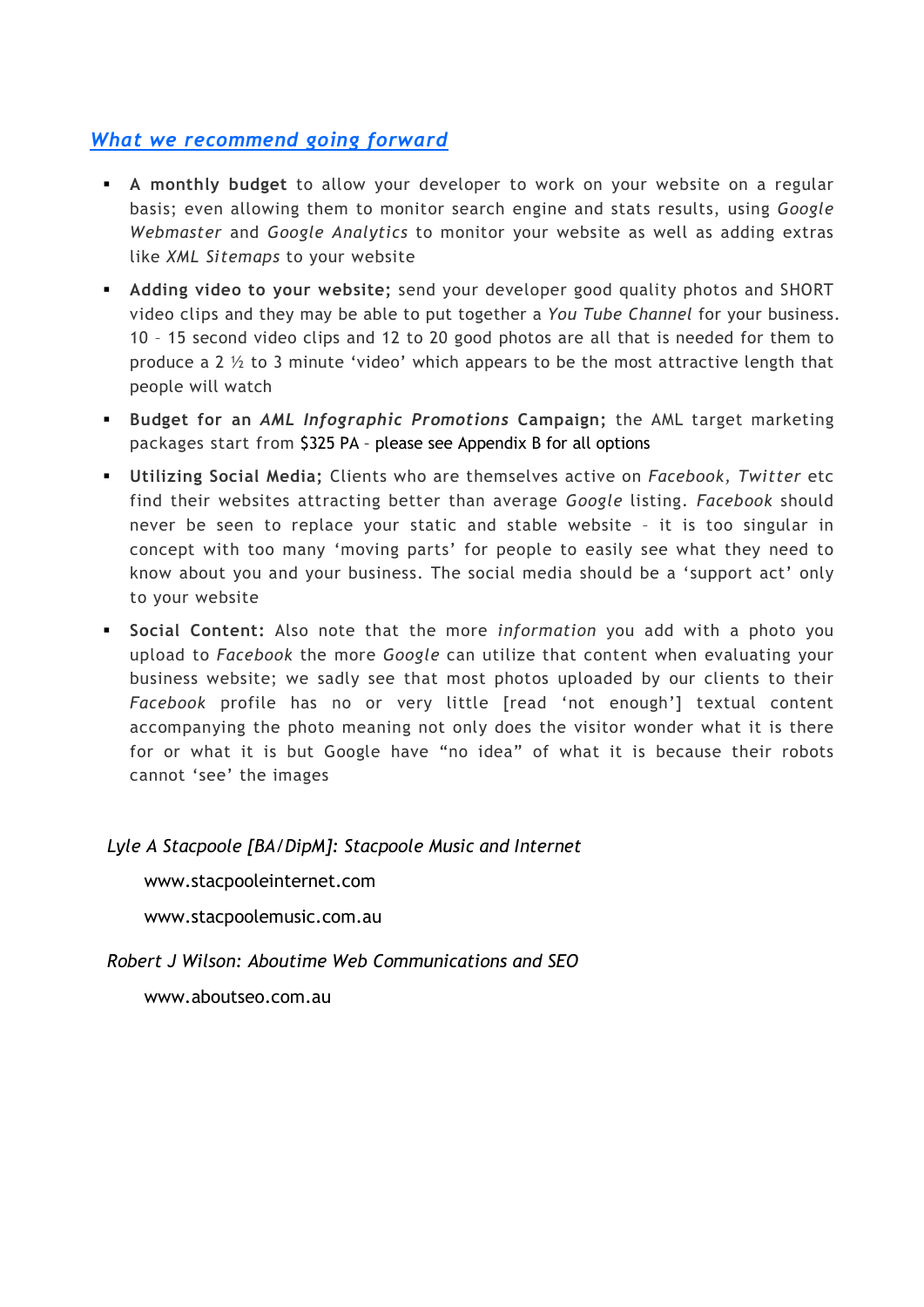#### Appendix A: AML Project Websites

- Australia My Land: a 500 plus page website about the country, its people, nature and pastimes www.australiamyland.com.au
- About Over 50: a 120 plus page website about things to do and relevant issues for the Over 50s www.aboutover50.com.au
- Aussie Snow: a popular though still growing website dealing with Snow pastimes in Australia www.aussiesnow.com.au

Kendenup Local: a guide to the township and tourist attractions of Kendenup WA

www.kendenuplocal.com.au

Railway Portrait: about Australian and World Railways; history, services, tours and latest news - like Aussie Snow still in its infancy but rating relatively highly in Google

www.railwayportrait.com

Aussie Floral Expo: Australia is world renowned for its wildflowers and the cities pride themselves on their parks and gardens – starting to gain good listings as more content is added

www.aussiefloralexpo.com.au

#### Other Works in Progress

www.photoexpo.com.au www.aboutimeweddings.com.au

## Appendix B: AML-AM Infographic Promotions

| Infographic Package       | <b>Price PA</b> | <b>Details</b>                    |
|---------------------------|-----------------|-----------------------------------|
| Silver Package            | \$385           | min. 40 Medium Infographic Links  |
| Gold Package *            | $$685$ **       | min. 100 Medium Infographic Links |
| Platinum Package *        | \$985           | min. 50 Large Infographic Links   |
| Special Feature Package * | \$1590          | Inc. 100 Large Infographic Links  |

\* can also be purchased over 6 monthly payments – valid for 12 months

\*\* The Gold Package costs less than \$1.90 per day online; can you NOT afford it? for more details go to www.australiamyland.com.au/online-marketing.html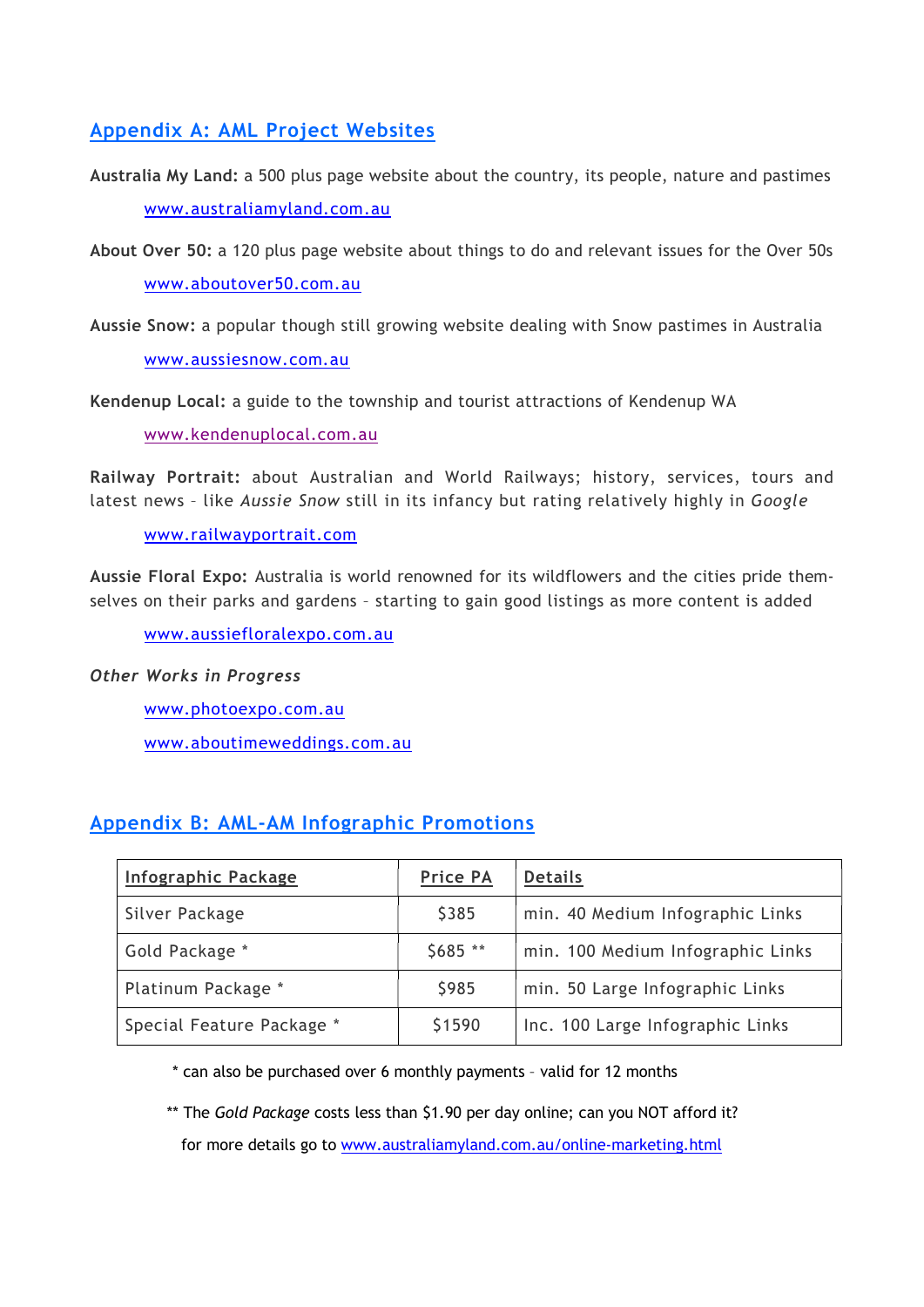### Appendix C: Website History

#### Websites Worldwide

| 1996: | 257,601 |
|-------|---------|
|       |         |

2000: 17,087,182

2006: 85,507,314

2019: 1,716,504,758 increasing more than 1 a second – less than 200,000,000 are active

On April 30, 1993 CERN made World Wide Web ("W3" for short) technology available on a royalty-free basis to the public domain, allowing the Web to flourish. [internetlivestats.com]

#### First Websites of Note

| 1994   | Yahoo                                                                       |
|--------|-----------------------------------------------------------------------------|
| 1995   | AltaVista                                                                   |
| 1995   | Amazon                                                                      |
| 1995   | AuctionWeb [Ebay]                                                           |
| [1996] | <b>StacpooleMusic]</b> **                                                   |
| 1998   | Google                                                                      |
| 1999   | PayPal                                                                      |
| 2003   | LinkedIn                                                                    |
| 2004   | <b>Flickr</b>                                                               |
| 2004   | TheFacebook [Facebook]                                                      |
| 2005   | YouTube                                                                     |
| [2005] | TheInkShop.com.au - first of our still current clients' websites online **] |
| [2006] | <b>AustraliaMyLand]</b> **                                                  |
|        |                                                                             |

Sourced from:

https://www.abc.net.au/news/2019-03-13/australias-ugliest-90s-websites-arearchived/10894098

\*\* our listing only

#### The Internet in Australia

Permanent Internet access was first available in Australia to universities via AARNet in 1989.[1][2][3] Pegasus Networks pioneered public use in June 1989

Telstra Internet commenced operation out of Canberra on 1 July 1995.

[Wikipedia]